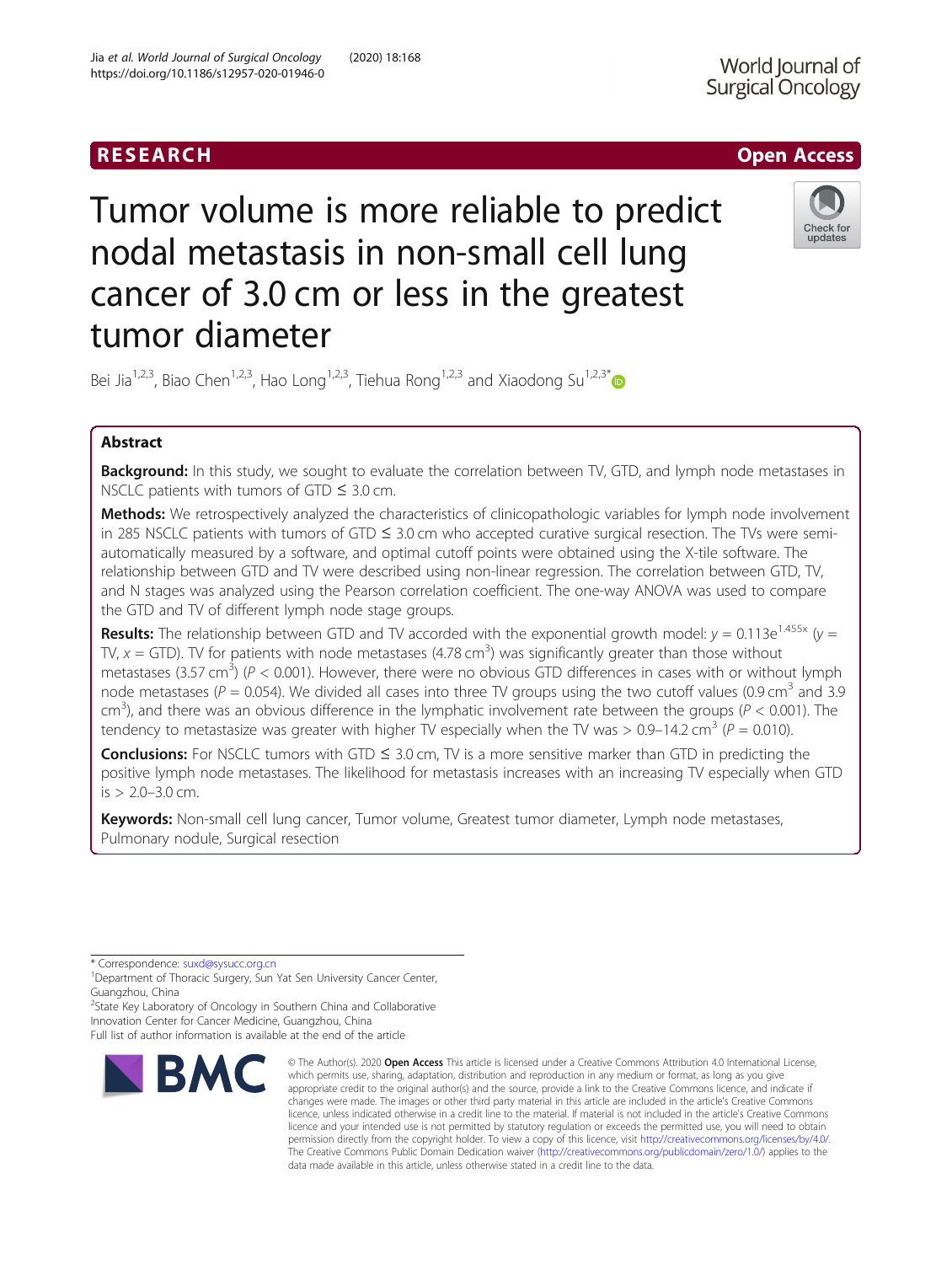# Background

Lung cancer remains one of the most common type of malignant tumors in the world, with over 1.5 million new cases each year [\[1](#page-7-0)]. Among all lung cancer patients, non-small cell lung cancer (NSCLC) occupies approximately 80% [[2](#page-7-0)]. Despite the improvements of medical methods in surgical resection, radiotherapy, or chemotherapy, the prognosis of NSCLC patients is still not satisfactory  $[3, 4]$  $[3, 4]$  $[3, 4]$  $[3, 4]$ .

Based on the definition of the Union for International Cancer Control (UICC)/American Joint Committee on Cancer (AJCC), the tumor, node, and metastasis (TNM) stage is the single most significant guideline for choosing the treatment methods and predicting the prognosis for NSCLC patients [\[5](#page-7-0)–[7\]](#page-7-0). In 2017, the latest 8th edition TNM staging system was published in an effort to improve prognostic accuracy for NSCLC patients at each stage. According to this criteria, both the greatest tumor diameter (GTD) and lymph nodes remain the primary descriptive prognostic factors for NSCLC patients [\[8](#page-7-0)]. The relationship between GTD and lymph node metastases in clinical staging and choosing treatment methods accurately has been discussed in many previous studies [[9](#page-7-0)–[20\]](#page-7-0). Some studies revealed that there exists a close relationship between these two factors in that GTD can be used to predict positive lymph node metastases [[10](#page-7-0), [11,](#page-7-0) [15](#page-7-0), [19,](#page-7-0) [20](#page-7-0)]. However, others concluded that there is no such specific correlation between these two factors [[13,](#page-7-0) [16](#page-7-0), [18](#page-7-0)]. The main reason for these different results is due to the discrepancy in the irregular shape of the tumor mass, even those with the same sizes [\[21](#page-7-0)]. In other words, GTD does not sufficiently reflect the true tumor burden, especially for pulmonary nodules (GTD  $\leq$ 3.0 cm). Therefore, a more reliable indicator other than GTD is desired to predict lymph node metastases.

In recent years, computed tomography (CT) has become the standard procedure for non-invasive staging, treatment response evaluation, and prognosis prediction for NSCLC patients [[22](#page-7-0)]. Thanks to the advanced imaging technology, more and more pulmonary nodules have been increasingly identified [[23](#page-7-0)]. Therefore, the clinical characteristics in patients with pulmonary nodule lung NSCLCs including lymph node metastases and tumor size have been of great interest [[13](#page-7-0)–[15](#page-7-0), [17](#page-7-0), [19,](#page-7-0) [24\]](#page-7-0).

The tumor volume (TV) can be easily calculated and collected with the assistance of the CT software [\[25](#page-7-0), [26](#page-7-0)]. Since TV has been proven to reflect the tumor burden more accurately, it has been suggested to have a greater impact on the prognosis of NSCLC patients than tumor size does [\[27,](#page-7-0) [28](#page-7-0)]. Several previous studies demonstrated that TV is an independent adverse prognostic factor for post-surgery NSCLC patients [[29](#page-7-0), [30\]](#page-8-0). However, for NSCL Cs of GTD  $\leq$  3.0 cm, the correlation between TV and lymph node metastases has not been well established, and the comparison between GTD and TV and their correlation with positive lymph node metastases also needs to be further studied.

In this study, we aimed to evaluate whether TV is a better factor for predicting the lymph node metastases than GTD and its clinical significance in NSCLCs patients with tumors of  $GTD \leq 3.0$  cm.

# **Methods**

# Patients

This study was approved by the ethics committee of the Sun Yat-Sen University Cancer Center and in accordance with the principles laid down in the Declaration of Helsinki. We reviewed patients diagnosed with NSCLC in our center from January 1, 2010, to December 31, 2012, retrospectively. If they did not undergo curative surgical resection (lobectomy or bilobectomy), had tumors with GTD > 3.0 cm, were identified with other types of cancer or multiple tumors, accepted neoadjuvant chemotherapy, had no imaging records in our center or had an unmeasurable tumor on CT, or for other reasons they were excluded from our data. The patients' characteristics were obtained through a standardized medical data collection form based on the 8th edition TNM classification. The pathological examination of tumors was carried out by the experienced pathologists in our center.

The preoperative examinations consisted of regular physical examination, chest X-rays, contrast-enhanced chest and upper abdomen CT scan, brain magnetic resonance imaging (MRI), radionuclide bone scans, pulmonary function test, bronchoscopy, electrocardiography, and blood tests.

Lung resection was performed through thoracotomy (open) or video-assisted thoracoscopic surgery (VATS). The extent of resection included lobectomy, bilobectomy, and pneumonectomy. Mediastinal lymph node dissection was done by surgeons after lung resection routinely.

#### Follow-up

All patients in our study were followed up at the outpatient clinic in our center. For the first 2 years after surgery, the follow-up was every 3 to 4 months, then, every 6 months for 3 to 5 years and then, once a year. Standard procedures included physical examination, chest X-rays, abdominal and cervical ultrasonography, and chest as well as abdominal CT scans (once a year). Overall survival (OS) was calculated as the time from the surgery date to the death date or the last follow-up.

# TV and GTD measurement

The CT images (PHILIP Ict) were reviewed independently by an experienced radiologist without the background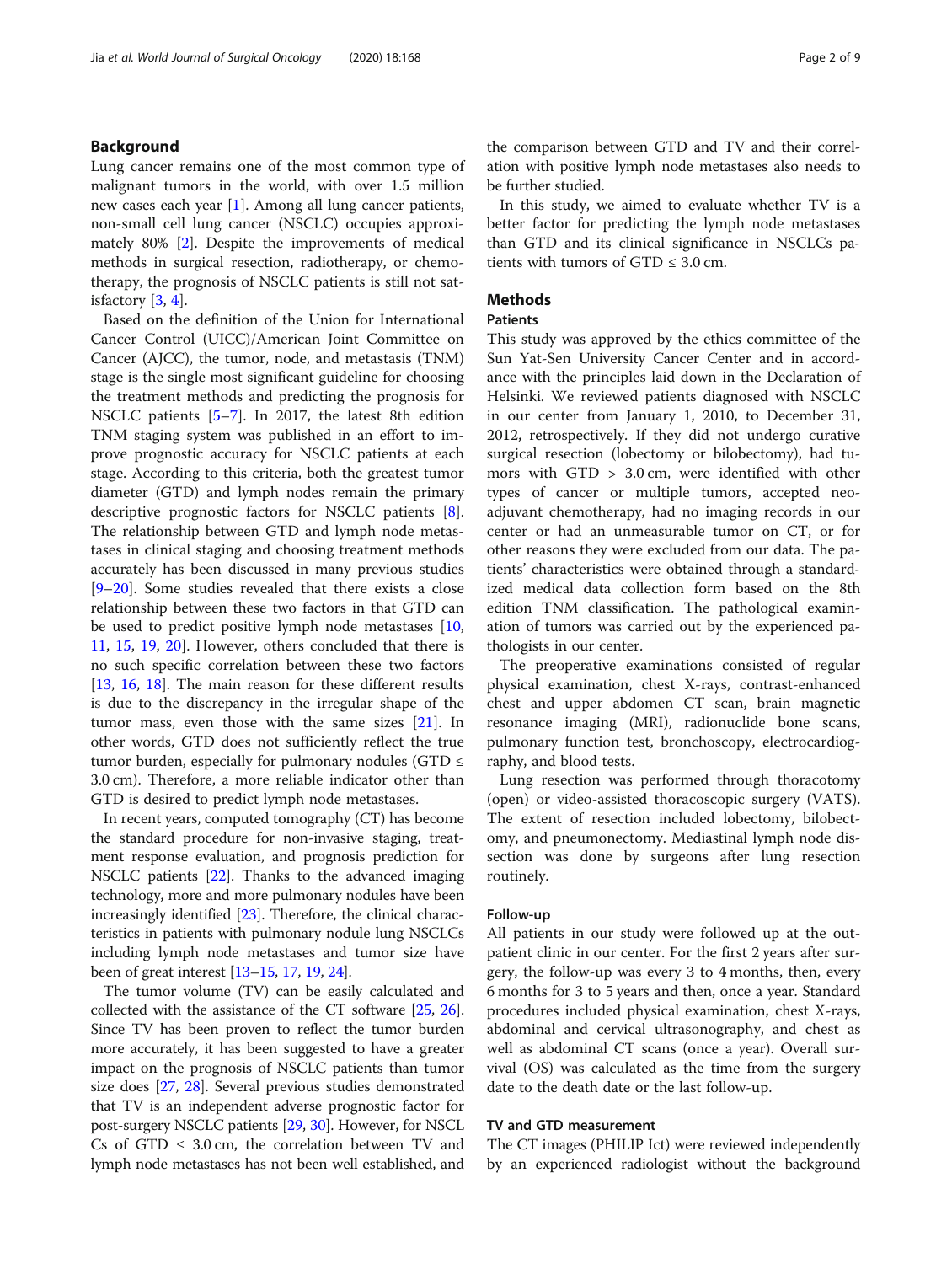information of patients. CT images were viewed on standard lung windows (level − 500 HU; width 1500 HU) with section thickness of 1.0 mm. The TV and GTD were measured semi-automatically using the PHILIPS IntelliSpace Portal v5.0.2.40009 software (Philips Healthcare, Eindhoven, The Netherlands) (Supplemental Figure [1\)](#page-7-0).

#### Statistical analysis

The Chi-squared test was applied to analyze the characteristics of clinicopathologic variables for each lymph node stage. The relationship between GTD and TV were described by non-linear regression, which was tested with the  $F$  test.  $T$  test was used to test the coefficients and constants of this model. The optimal cutoff points of TV were determined using the X-tile Software version 3.6.1 (Yale University School of Medicine, New Haven, CT, USA). The Kaplan-Meier survival analysis was conducted to compare the OS of each TV groups. The Pearson correlation coefficient was used to analyze the correlation between GTD, TV, and N stage. The oneway ANOVA was used to compare GTD and TV between groups of cases with or without metastatic lymph nodes. The statistical analysis was performed using Statistical package for social sciences (SPSS) version 23.0.0.0 for Mac system (SPSS Inc., Chicago, IL, USA). A significant difference was affirmed when the P value (two-tailed test) was less than 0.05.

# Results

A total of 2324 patients diagnosed with NSCLC were enrolled in the study. After exclusion for several reasons as shown in the case collection and screening flow chart in Fig. 1, 285 patients were included in the study.

# Patients' characteristics

The patients' characteristics with each N stage are summarized in Table [1](#page-3-0). The number of N0, N1, and N2 cases was 204 (71.6%), 30 (10.5%), and 51 (17.9), respectively. The results showed that histology type ( $P = 0.038$ ) and histologic differentiation ( $P < 0.001$ ) were associated with different N stages.

# Correlation between GTD and TV

The correlation analysis revealed a proportional correlation between GTD and TV with the exponential growth

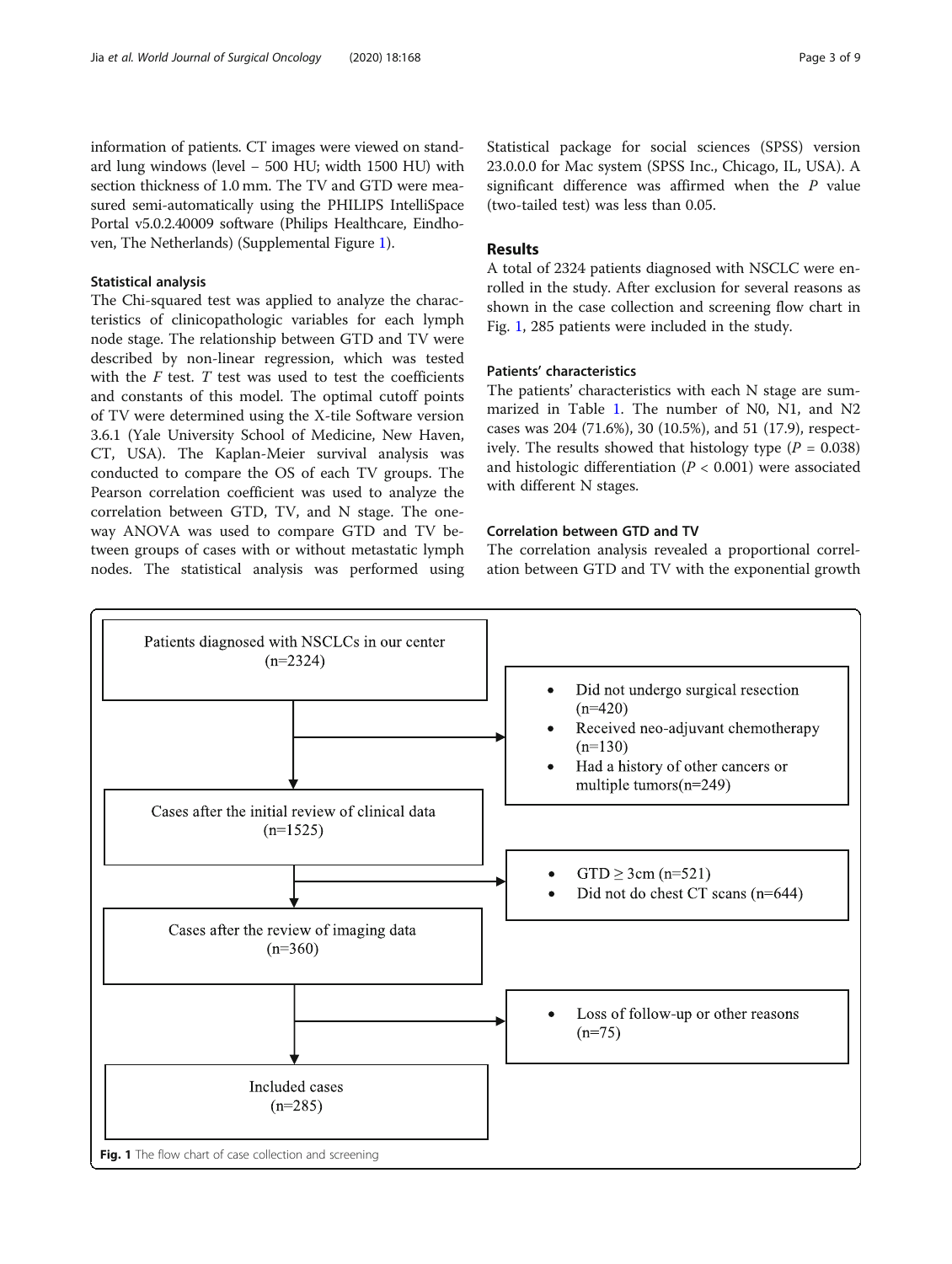<span id="page-3-0"></span>

| <b>Table 1</b> The relationship between clinicopathologic characteristics and lymph node involvement |
|------------------------------------------------------------------------------------------------------|
|------------------------------------------------------------------------------------------------------|

|                            | Cases (%)  | pN0 (%)    | pN1(%)    | pN2 (%)   | P value |
|----------------------------|------------|------------|-----------|-----------|---------|
| Total                      | 285 (100)  | 204 (71.6) | 30 (10.5) | 51 (17.9) |         |
| Sex                        |            |            |           |           | 0.948   |
| Male                       | 155 (54.4) | 111 (38.9) | 17(6.0)   | 27 (9.5)  |         |
| Female                     | 130 (45.6) | 93 (32.6)  | 13(4.6)   | 24 (8.4)  |         |
| Age                        |            |            |           |           | 0.812   |
| < 70                       | 240 (84.2) | 170 (59.6) | 26(9.1)   | 44 (15.4) |         |
| $\geq 70$                  | 45 (15.8)  | 34 (11.9)  | 4(1.4)    | 7(2.6)    |         |
| Smoking                    |            |            |           |           | 0.981   |
| No                         | 166 (58.2) | 119 (41.8) | 17(6.0)   | 30 (10.5) |         |
| Yes                        | 119 (41.8) | 85 (29.8)  | 13(4.6)   | 21(7.3)   |         |
| Type of surgery            |            |            |           |           | 0.199   |
| Open                       | 170 (59.6) | 115 (40.4) | 20(7.0)   | 35 (12.3) |         |
| VATS                       | 115 (40.4) | 89 (31.2)  | 10(3.5)   | 16(5.6)   |         |
| Excision site              |            |            |           |           | 0.364   |
| Lobectomy                  | 280 (98.2) | 201 (70.5) | 30 (10.5) | 49 (17.2) |         |
| Pneumonectomy              | 5(0.8)     | 3(1.1)     | 0(0)      | 2(0.7)    |         |
| Tumor location             |            |            |           |           | 0.967   |
| Right upper                | 79 (27.7)  | 56 (19.6)  | 8(2.8)    | 15(5.3)   |         |
| Right median               | 26 (9.1)   | 21(7.4)    | 2(0.7)    | 3(1.1)    |         |
| Right lower                | 46 (16.2)  | 33 (11.6)  | 5(1.8)    | 8(2.8)    |         |
| Left upper                 | 77 (27.0)  | 54 (18.9)  | 9(3.1)    | 14(4.7)   |         |
| Left lower                 | 40 (14.0)  | 28 (9.8)   | 5(1.8)    | 7(2.6)    |         |
| Others                     | 17(6.0)    | 12(4.2)    | 1(0.4)    | 1(0.4)    |         |
| Histology                  |            |            |           |           | 0.038   |
| Adenocarcinoma             | 232 (81.4) | 163 (57.2) | 26(9.1)   | 43 (15.1) |         |
| Squamous cell carcinoma    | 35 (12.3)  | 28 (9.8)   | 4(1.4)    | 3(1.1)    |         |
| Others                     | 18(6.3)    | 13(4.6)    | 0(0)      | 5(1.7)    |         |
| Histologic differentiation |            |            |           |           | < 0.001 |
| Poorly differentiated      | 96 (33.7)  | 57 (20)    | 8(2.8)    | 31 (10.9) |         |
| Moderately differentiated  | 153 (53.7) | 13(4.6)    | 21(7.4)   | 19 (6.7)  |         |
| Well differentiated        | 36 (12.6)  | 34 (11.9)  | 1(0.4)    | 1(0.3)    |         |
| Visceral pleural invasion  |            |            |           |           | 0.752   |
| Absent                     | 167 (58.6) | 120 (42.1) | 19(6.7)   | 28 (9.8)  |         |
| Present                    | 118 (41.4) | 84 (29.5)  | 11(3.9)   | 23(8.0)   |         |

model whose equation was  $y = 0.113e^{1.455x}$  ( $y = TV$ ,  $x =$ GTD) (Fig. [2](#page-4-0)).

# TV optimal cutoff value

# GTD and TV in patients with or without metastatic lymph nodes

Unlike GTD ( $P = 0.054$ ), TV for patients with node metastases  $(4.78 \text{ cm}^3, 95\% \text{ CI } 4.15 - 5.40 \text{ cm}^3)$  was significantly greater for those without metastases  $(3.57 \text{ cm}^3,$ 95% CI 3.[2](#page-4-0)1-3.94 cm<sup>3</sup>) ( $P = 0.001$ ) (Table 2).

According to the overall survival (OS) of N0 patients, we acquired two optimal cutoff values using the X-tile software: 0.9 cm<sup>3</sup> and 3.9 cm<sup>3</sup>. According to the equation of GTD and TV mentioned above,  $0.9 \text{ cm}^3$  and  $3.9 \text{ cm}^3$  were corresponded to 1.43 cm and 2.43 cm of GTD. The range of TV was from  $0.2$  to  $14.2 \text{ cm}^3$ . Then, we divided all cases into three TV groups:  $V1 \le 0.9$  cm<sup>3</sup>,  $V2 > 0.9 - 3.9$  cm<sup>3</sup>,  $V3 > 3.9 -$ 14.2 cm<sup>3</sup>. The OS of V1, V2, and V3 groups for N0 cases was 86.7%, 81.0%, and 75.7% respectively (P = 0.0375) (Table [3\)](#page-5-0).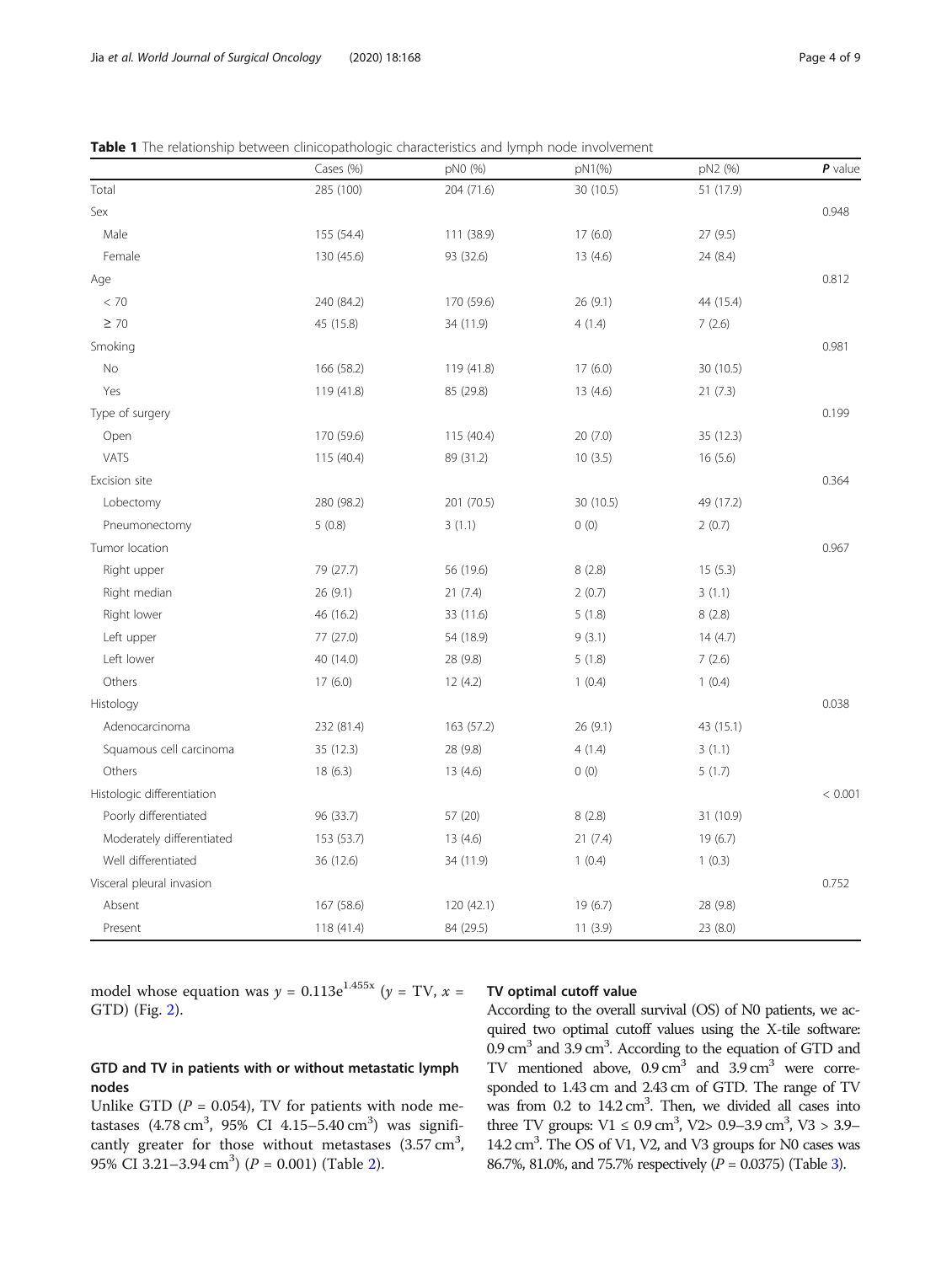<span id="page-4-0"></span>

# Characteristic analysis of metastatic lymph nodes in patients by GTD and TV groups

The positive lymph node metastases rates of V1, V2, and V3 groups were 15.8%, 22.2%, and 38.8%, respectively (P = 0.004). In the metastatic cases, further analysis showed that the rate of N2 of each TV group was 50%, 57.1%, and 68.1%, respectively  $(P = 0.002)$ .

For the purpose of comparing with TV, we also divided all cases into three GTD groups using the TNM staging classification standard:  $GI \leq 1.0 \text{ cm}$ , G2> 1.0–2.0 cm, G3 > 2.0–3.0 cm. The positive lymph node metastases rates were 20.0%, 20.0%, and 32.6%, respectively ( $P = 0.083$ ). The above results are summarized in Table [4](#page-5-0).

# Correlation between GTD, TV, and the metastatic lymph node stage

The study of all cases showed that there was no correlation between GTD and N stages ( $P = 0.063 > 0.05$ ). No clear correlation was observed in any groups either. (P  $(G1) = 0.335$ ,  $P(G2) = 0.667$ ,  $P(G3) = 0.643$ 

The results showed that there was a company relationship between TV and N stage ( $P = 0.010$ ). The estimated linear curve equation was as follows:  $y = 0.293 + 0.043x$  $(y = N \text{ category}, x = TV)$ . Further analysis by groups revealed a relationship in the V2-3 group (TV> 0.9–14.2  $\text{cm}^3$ ) (P = 0.020). The estimated quadratic curve equation was as follows:  $y = 0.217 + 0.201\ln(x)$  ( $y = N$ category,  $x = TV$ ). However, we did not find any correlation with the V1 group (V1  $\leq$  0.9 cm<sup>3</sup>) (P = 0.945). The correlation analysis between GTD, TV, and lymph node stage is summarized in Table [5](#page-6-0).

# **Discussion**

According to Moulla et al. who did a study in 204 patients, the tumor location was the main factor for lymph node metastases in univariate and multivariate analysis [[11\]](#page-7-0). In an analysis of 566 patients, Shafazand et al. identified age less than 65 years, tumor location, and histological type (adenocarcinoma and large cell) as predictive factors for metastatic lymph nodes [\[12](#page-7-0)]. Another retrospective study of 379 patients by Suzuki et al. also found that the histopathological type (adenocarcinoma) was a predictive factor for mediastinal lymph node metastases  $[31]$  $[31]$ . In our study for NSCLCs with pulmonary nodule, in accordance with previous studies, we

**Table 2** The GTD and TV in patients with or without metastatic lymph node metastases

| Lymph node metastases      | Total (95% CI)      | Negative (95% CI)   | Positive (95% CI)   | <b>P</b> value |
|----------------------------|---------------------|---------------------|---------------------|----------------|
| TV mean (cm <sup>3</sup> ) | $3.92(3.60 - 4.23)$ | $3.57(3.21 - 3.94)$ | 4.78 (4.15–5.40)    | $0.00^{\circ}$ |
| GTD mean (cm)              | $2.22(2.16-2.29)$   | 2.17 (2.09–2.49)    | $2.35(2.24 - 2.47)$ | 0.054          |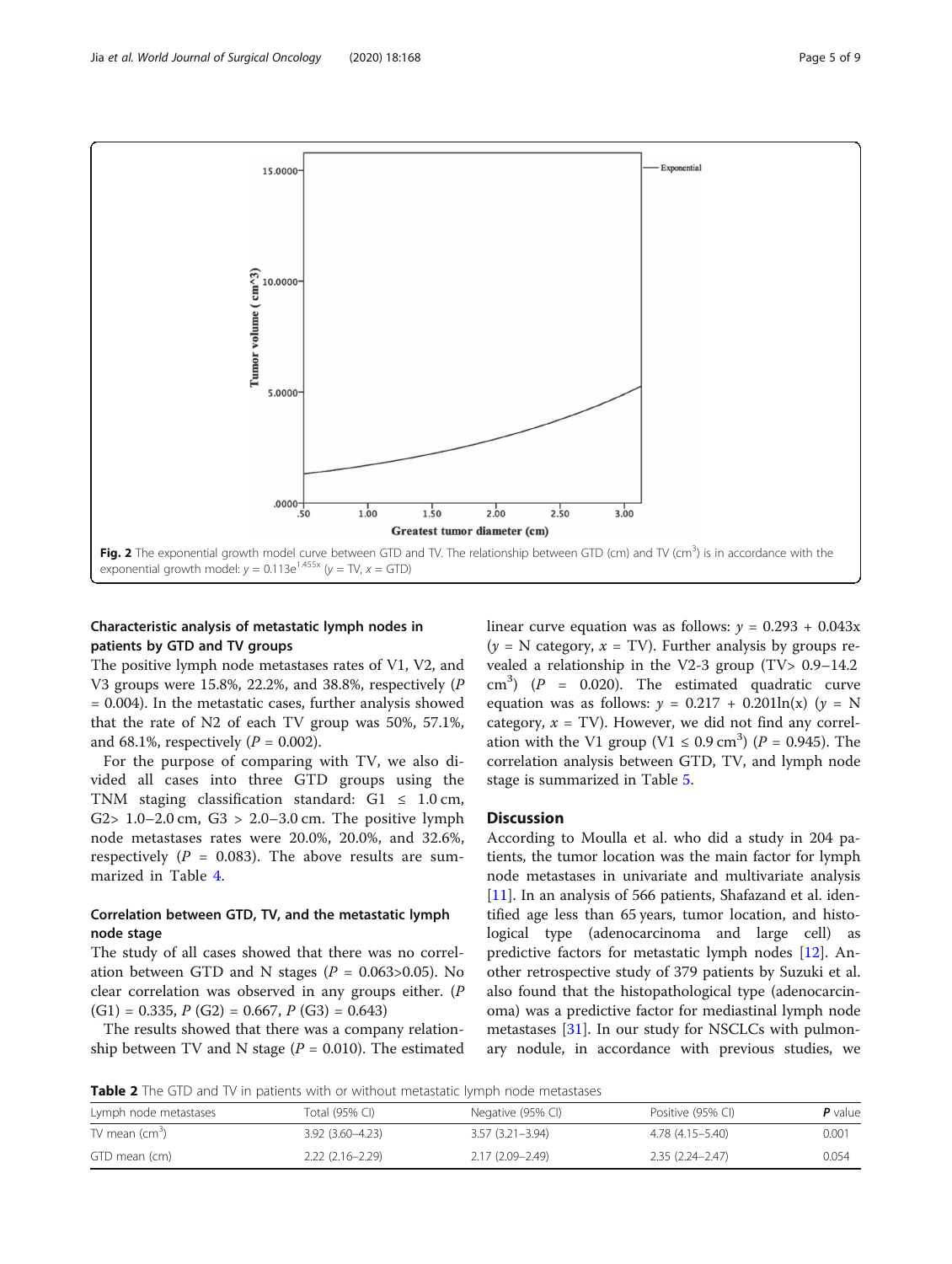<span id="page-5-0"></span>Table 3 The OS of V1, V2, and V3 groups for N0 cases

| TV groups                     | Cases | OS (%) | $P$ value |
|-------------------------------|-------|--------|-----------|
| Total                         | 204   | 799    | 0.0375    |
| $V1 \leq 0.9$ cm <sup>3</sup> | 30    | 86.7   |           |
| V <sub>2</sub> 0.9–3.9 $cm3$  | 100   | 81.0   |           |
| V3 3.9-14.2 $cm3$             | 74    | 757    |           |

found that histological type (adenocarcinoma) and poor histologic differentiation are related to lymph node metastases. However, we could not identify age or tumor location as predictive factors for any lymph node metastases. The reason for this discrepancy may be due to the natural or manual differences such as the sampling process, the number of cases, and statistic methods used.

During the past several years, the relationship between GTD and lymph node metastases has been heavily studied. Yang et al. divided 198 patients into 3 GTD subgroups using 3.0 cm and 7.0 cm cutoff points. They suggested that a large GTD was related to lymph node metastases [[20\]](#page-7-0). Besides, Kong et al. and Moulla et al. concluded that GTD > 3.0 cm was a predictive factor for any lymphatic metastasis [[10](#page-7-0), [11\]](#page-7-0). Furthermore, Flieder et al. found that the incidence of node metastases in patients with GTD > 2.0 cm was twice that of those with  $GTD \leq 2.0$  cm, suggesting that the larger tumors were accompanied with advanced disease [\[19](#page-7-0)]. Therefore, for NSCLC patients, tumor size is closely related to lymph node metastases.

With the advanced imaging technologies, more and more pulmonary nodules have been detected in NSCLC patients [\[23](#page-7-0)]. Bao et al. suggested that pathological positive lymph nodes were common in small size NSCLC patients who were diagnosed with clinical negative lymph nodes [\[24](#page-7-0)]. Therefore, precise preoperative diagnosis and appropriate medical methods are increasingly important for NSCLC patients. However, comparing with large tumor size, the characteristics of lymph node metastases in small size tumors are still in debate. In a study for pT1a NSCLC cases, Yu et al. classified 2268 patients into three subgroups:  $GTD \leq 1.0$  cm,  $1.0$  cm >  $GTD \le 2.0$  cm, and  $2.0$  cm >  $GTD \le 3.0$  cm. They concluded that the higher risk of lymph node involvement was accompanied with larger tumor size, which proved that tumor size is a significant predictor of lymphatic metastasis [\[15\]](#page-7-0). Nevertheless, according to the analysis of 185 NSCLC patients with tumors less than 2.0 cm, Shi et al. revealed that there was no lymph node metastasis in tumors  $< 1.0$  cm, and no obvious difference was observed in the lymphatic metastatic rate between 1.6– 2.0 cm and 1.0–1.5 cm tumors [[13](#page-7-0)]. Moreover, Zhang et al. found that tumor size was not a reliable factor to predict lymphatic status of NSCLCs [[16](#page-7-0), [18](#page-7-0)]. In our study, our results showed that there is no significant difference for GTD with the presence or absence of lymph node metastases and there exist no obvious differences of positive metastasis rates between the three GTD groups, which indicated that GTD may not be a sensitive factor to predict positive lymph nodes.

Our study found that the TV of patients with positive lymph nodes is obviously larger than that of negative lymph node cases. This may suggest that the larger TV is associated with a higher probability of lymphatic metastasis. Besides, according to analysis by groups, we found obvious differences in metastases rates in the three groups. Several previous studies demonstrated that TV is an independent prognostic factor for NSCLC patients who underwent complete resection [\[21,](#page-7-0) [27](#page-7-0), [29](#page-7-0), [30\]](#page-8-0). Tsai et al. suggested that the TV is a more accurate indicator to evaluate tumor size as well as survival of patients with stage Ia NSCLC [\[32\]](#page-8-0). Furthermore, it has been proven that TV may reflect the true tumor burden better than GTD [[21](#page-7-0)]. Therefore, combining with previous studies and our results, we concluded that TV is a more reliable indicator to predict if there are positive lymph nodes for tumors  $\leq 3.0$  cm.

According to the equation of TV and GTD mentioned above, the two TV cutoff points corresponded to 1.43  $cm<sup>3</sup>$  and 2.43  $cm<sup>3</sup>$  of GTD respectively, which were not

**Table 4** The analysis of patients of each lymph node stage for TV and GTD groups

| $\overline{\phantom{a}}$               |       | $\sim$ $\sim$ | $\tilde{\phantom{a}}$ |           |             |                |           |
|----------------------------------------|-------|---------------|-----------------------|-----------|-------------|----------------|-----------|
| N stage                                | Total | Negative (%)  | Positive (%)          | $P$ value | $N = 1$ (%) | $N = 2 \, (%)$ | $P$ value |
| TV                                     | 285   |               |                       | 0.004     |             |                | 0.002     |
| $V1 \le 0.9$ cm <sup>3</sup>           | 38    | 32 (84.2)     | 6(15.8)               |           | 3(50)       | 3(50)          |           |
| V <sub>2</sub> 0.9–3.9 cm <sup>3</sup> | 126   | 98 (77.8)     | 28 (22.2)             |           | 12 (42.9)   | 16(57.1)       |           |
| V3 3.9-14.2 $cm3$                      | 121   | 74 (61.2)     | 47 (38.8)             |           | 15 (31.9)   | 32(68.1)       |           |
| <b>GTD</b>                             |       |               |                       | 0.083     |             |                | 0.236     |
| $G1 \leq 1.0$ cm                       | 5     | 4(80.0)       | 1(20.0)               |           | 0(0.0)      | 1(100.0)       |           |
| G <sub>2</sub> 1.0-2.0 cm              | 90    | 72 (80.0)     | 18 (20.0)             |           | 6(33.3)     | 12(66.7)       |           |
| G3 2.0-3.0 cm                          | 190   | 128 (67.4)    | 62 (32.6)             |           | 24 (38.7)   | 38 (61.3)      |           |
|                                        |       |               |                       |           |             |                |           |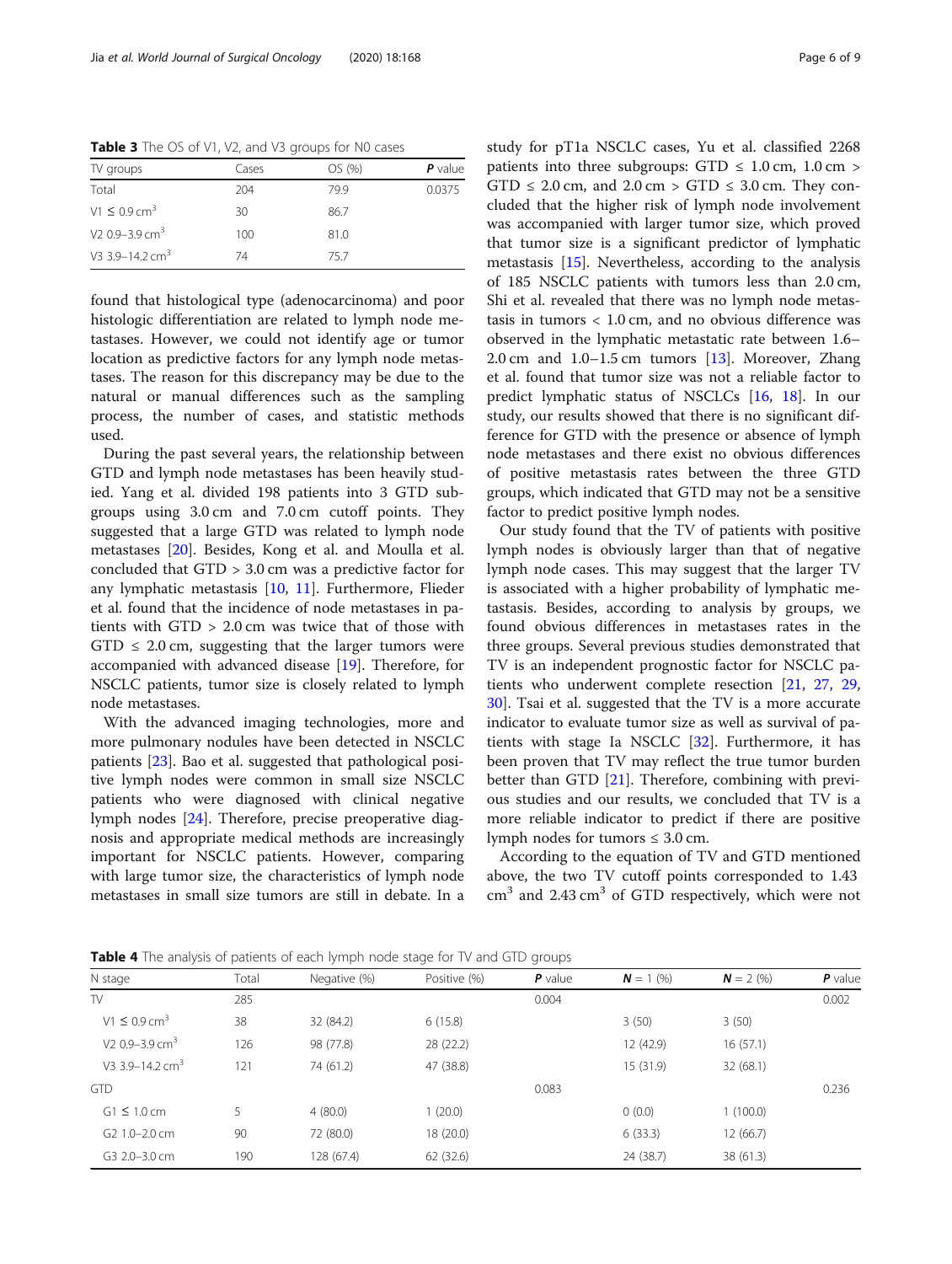| and sabyroups                |           |                   |                |           |                   |  |
|------------------------------|-----------|-------------------|----------------|-----------|-------------------|--|
| TV-N                         | $P$ value | $P$ value (total) | GTD-N          | $P$ value | $P$ value (total) |  |
| $\leq 0.9$ cm <sup>3</sup>   | 0.945     | 0.010             | $\leq 1.0$ cm  | 0.355     | 0.063             |  |
| 0.9–3.9 cm <sup>3</sup>      | 0.020     |                   | $1.0 - 2.0$ cm | 0.667     |                   |  |
| $3.9 - 14.2$ cm <sup>3</sup> | 0.020     |                   | $2.0 - 3.0$ cm | 0.643     |                   |  |

<span id="page-6-0"></span>Table 5 The summary for the analysis of correlations between GTD and TV and the extent of lymph node metastases by total cases and subgroups

 $1.0 \text{ cm}^3$  and  $2.0 \text{ cm}^3$  by the standard classification. In our study, the relationship between GTD and TV proved to be an exponential growth model, which means that the distribution of TV was discrete even with the same GTD category. In other words, a minor increase in GTD will lead to doubling of the TV [[21](#page-7-0)]. Therefore, TV may describe the true tumor burden more accurately than GTD, especially for pulmonary nodules.

The necessary extent of lymph node dissection in the surgical treatment of NSCLC patients remains controversial [\[33\]](#page-8-0). Therefore, the precise preoperative staging plays a significant role in making a treatment plan. To the best of our knowledge, most previous studies mainly focused on the prediction of whether or not there are metastatic lymph nodes using GTD or TV. However, previous researches have proven that the treatment and prognosis varied a lot between N1 and N2 NSCLC patients, which means that only identifying positive lymph nodes is not enough to meet clinical needs [\[8](#page-7-0)]. Therefore, we evaluated the correlation between GTD and N categories to verify if there was a relationship between these two factors. The significant relationship between GTD and N stages was not observed in all the cases or in any of the groups. However, TV and N stages had a clear correlation and accord with growth models, which indicated that the larger TV may indicate higher lymph node stages. Therefore, we suggested that TV is a more sensitive marker for predicting the specific N stages in pulmonary nodule tumor masses.

According to our analysis by groups, for  $TV > 0.9-$ 14.2 cm<sup>3</sup>, the correlation between TV and N stages is significantly obvious. Though the correlation between TV and N stage is in accordance with the growth model for all cases, we did not find any correlation when TV  $\leq$  $0.9 \text{ cm}^3$ , which may be due to the limited case number of this group. According to the classification of T stage from the TNM staging system, with the larger tumor mass, the characteristics of T2, T3, and T4 have obvious differences from those of T1 since confounding factors are compromised in higher stages [\[8\]](#page-7-0). Several previous studies have suggested that lymph node metastases are affected by some other factors besides the tumor itself [[11](#page-7-0)–[13](#page-7-0)]. Therefore, we believe that the differences of characteristics in each TV interval may account for this result. Overall, based on the equation of TV and GTD

mentioned before, these results revealed that TV may be an especially sensitive lymphatic predictive marker when tumor mass had a GTD> 2.0–3.0 cm. Nevertheless, for  $GTD \leq 2.0$  cm, both  $GTD$  and  $TV$  are not reliable factors to predict specific N stages, and further studies with larger sample sizes are needed.

With the wide use of three-dimensional reconstruction of CT and PET-CT, TV has become the other important indicator besides GTD to estimate the preoperative condition for NSCLC patients [\[34](#page-8-0), [35\]](#page-8-0). Besides, its significant prognostic value has been proven for patients treated by nonsurgical means such as radiotherapy [[36](#page-8-0), [37\]](#page-8-0). Furthermore, according to our study, for NSCLC patients with pulmonary nodules, the TV value of tumor mass acquired from preoperative CT scan may provide more reliable clinical value than GTD for clinical physicians to predict nodes status, which will help physicians choose more personalized treatment projects such as surgical resection, chemotherapy, or radiotherapy for this group of patients. Therefore, considering current limited studies of the relationship between TV and lymph nodes and controversy related to the treatment for NSCLC patients with pulmonary nodules, our study may provide additional reference for predicting metastatic lymph nodes and choosing proper treatment plans to improve the prognosis for NSCLC patients with 3.0 cm or less in the greatest tumor diameter.

Several limitations of this study should be mentioned. First, this is a retrospective observational study comprised of potential biases. Second, semi-automatic volumetric measurement of solid masses surrounded by lung parenchyma was demonstrated to be reproducible with standardized protocols. Nevertheless, TV could not be calculated precisely if the tumor was accompanied with atelectasis or obstructive pneumonia. Third, since this study was carried out in a single medical center research, a larger number of cases from multiple medical centers may be needed to further evaluate our conclusion.

#### Conclusions

For pulmonary nodule NSCLCs ( $\leq 3.0$  cm), TV is a more sensitive marker for predicting positive lymph node metastases compared to GTD. The likelihood for metastasis increases with an increasing TV especially when GTD is > 2.0–3.0 cm.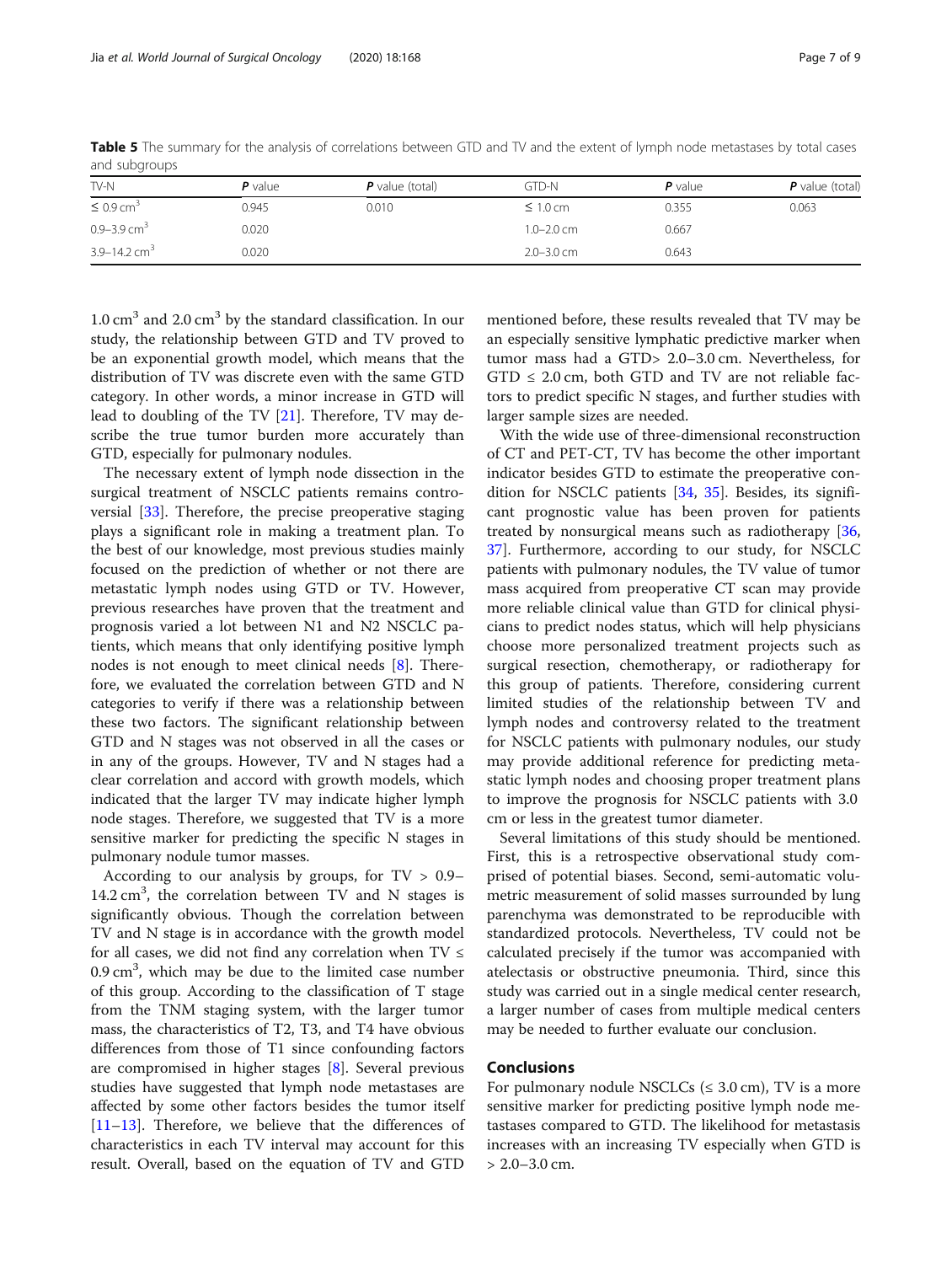# <span id="page-7-0"></span>Supplementary information

Supplementary information accompanies this paper at [https://doi.org/10.](https://doi.org/10.1186/s12957-020-01946-0) [1186/s12957-020-01946-0](https://doi.org/10.1186/s12957-020-01946-0).

#### Additional file 1: Supplementary Figure 1.

#### Abbreviations

NSCLC: Non-small cell lung cancer; TV: Tumor volume; GTD: Greatest tumor diameter; OS: Overall survival; TNM: Tumor node metastasis; UICC: The Union for International Cancer Control; CT: Computed tomography; MRI: Magnetic resonance imaging; SPSS: Statistical package for social sciences; VATS: Videoassisted thoracoscopic surgery; GGO: Ground-glass opacity; WHO: World Health Organization

#### Acknowledgements

We would like to thank Editage ([www.editage.cn](http://www.editage.cn)) for English language editing.

#### Authors' contributions

(I) Conception and design: B Jia, XD Su; (II) Administrative support: H Long, TH Rong; (III) Provision of study materials or patients: All authors; (IV) Collection and assembly of data: B Chen; (V) Data analysis and interpretation: B Jia, TH Rong; (VI) Manuscript writing: All authors; (VII) Final approval of manuscript: All authors

#### Funding

Not applicable

#### Availability of data and materials

The datasets generated and/or analyzed during the current study are available in the Sun Yat-sen University Cancer Center.

#### Ethics approval and consent to participate

This study was approved by the institutional review boards of Sun Yat-sen University Cancer Center.

#### Consent for publication

Not applicable

#### Competing interests

The authors declare that they have no competing interests.

#### Author details

<sup>1</sup>Department of Thoracic Surgery, Sun Yat Sen University Cancer Center, Guangzhou, China. <sup>2</sup>State Key Laboratory of Oncology in Southern China and Collaborative Innovation Center for Cancer Medicine, Guangzhou, China. <sup>3</sup> Lung Cancer Institute, Sun Yat Sen University, Guangzhou, China.

#### Received: 6 June 2020 Accepted: 3 July 2020 Published online: 15 July 2020

#### References

- 1. Parkin DM, Bray FI, Devesa SS. Cancer burden in the year 2000. The global picture. Eur J Cancer (Oxford, England: 1990). 2001;37(Suppl 8):S4–66.
- Ferlay J, Soerjomataram I, Dikshit R, Eser S, Mathers C, Rebelo M, et al. Cancer incidence and mortality worldwide: sources, methods and major patterns in GLOBOCAN 2012. Int J Cancer. 2015;136(5):E359–86.
- 3. Torre LA, Siegel RL, Jemal A. Lung cancer statistics. Adv Exp Med Biol. 2016; 893:1–19.
- 4. Miller KD, Siegel RL, Lin CC, Mariotto AB, Kramer JL, Rowland JH, et al. Cancer treatment and survivorship statistics, 2016. CA Cancer J Clin. 2016; 66(4):271–89.
- 5. Adebonojo SA, Bowser AN, Moritz DM, Corcoran PC. Impact of revised stage classification of lung cancer on survival: a military experience. Chest. 1999; 115(6):1507–13.
- Papagiannis A. Multidisciplinary management of lung cancer. N Engl J Med. 2004;350(19):2008–10 author reply -10.
- 7. van Rens MT, de la Riviere AB, Elbers HR, van Den Bosch JM. Prognostic assessment of 2,361 patients who underwent pulmonary resection for nonsmall cell lung cancer, stage I, II, and IIIA. Chest. 2000;117(2):374–9.
- 8. Detterbeck FC, Boffa DJ, Kim AW, Tanoue LT. The eighth edition lung cancer stage classification. Chest. 2017;151(1):193–203.
- 9. Kanzaki R, Higashiyama M, Fujiwara A, Tokunaga T, Maeda J, Okami J, et al. Occult mediastinal lymph node metastasis in NSCLC patients diagnosed as clinical N0-1 by preoperative integrated FDG-PET/CT and CT: risk factors, pattern, and histopathological study. Lung cancer (Amsterdam, Netherlands). 2011;71(3):333–7.
- 10. Kong M, Jin J, Cai X, Shen J, Ma D, Ye M, et al. Characteristics of lymph node metastasis in resected adenosquamous lung cancer. Medicine. 2017; 96(48):e8870.
- 11. Moulla Y, Gradistanac T, Wittekind C, Eichfeld U, Gockel I, Dietrich A. Predictive risk factors for lymph node metastasis in patients with resected non-small cell lung cancer: a case control study. J Cardiothorac Surg. 2019; 14(1):11.
- 12. Shafazand S, Gould MK. A clinical prediction rule to estimate the probability of mediastinal metastasis in patients with non-small cell lung cancer. J Thorac Oncol. 2006;1(9):953–9.
- 13. Shi CL, Zhang XY, Han BH, He WZ, Shen J, Chu TQ. A clinicopathological study of resected non-small cell lung cancers 2 cm or less in diameter: a prognostic assessment. Medical oncology (Northwood, London, England). 2011;28(4):1441–6.
- 14. Tsutani Y, Murakami S, Miyata Y, Nakayama H, Yoshimura M, Okada M. Prediction of lymph node status in clinical stage IA squamous cell carcinoma of the lung. Eur J Cardiothorac Surg. 2015;47(6):1022–6.
- 15. Yu Y, Jian H, Shen L, Zhu L, Lu S. Lymph node involvement influenced by lung adenocarcinoma subtypes in tumor size </=3 cm disease: a study of 2268 cases. Eur J Surg Oncol. 2016;42(11):1714–9.
- 16. Zhang Y, Sun Y, Shen L, Li Y, Xiang J, Zhang Y, et al. Predictive factors of lymph node status in small peripheral non-small cell lung cancers: tumor histology is more reliable. Ann Surg Oncol. 2013;20(6):1949–54.
- 17. Zhang YK, Chai ZD, Tan LL, Wang ZY, Chen ZJ, Le HB, et al. Association of lymph node involvement with the prognosis of pathological T1 invasive non-small cell lung cancer. World journal of surgical oncology. 2017;15(1):64.
- 18. Patz EF Jr, Rossi S, Harpole DH Jr, Herndon JE, Goodman PC. Correlation of tumor size and survival in patients with stage IA non-small cell lung cancer. Chest. 2000;117(6):1568–71.
- 19. Flieder DB, Port JL, Korst RJ, Christos PJ, Levin MA, Becker DE, et al. Tumor size is a determinant of stage distribution in t1 non-small cell lung cancer. Chest. 2005;128(4):2304–8.
- 20. Yang H, Fan HX, Song LH, Xie JC, Fan SF. Relationship between contrastenhanced CT and clinicopathological characteristics and prognosis of nonsmall cell lung cancer. Oncology research and treatment. 2017;40(9):516–22.
- 21. Su XD, Xie HJ, Liu QW, Mo YX, Long H, Rong TH. The prognostic impact of tumor volume on stage I non-small cell lung cancer. Lung cancer (Amsterdam, Netherlands). 2017;104:91–7.
- 22. Aberle DR, DeMello S, Berg CD, Black WC, Brewer B, Church TR, et al. Results of the two incidence screenings in the National Lung Screening Trial. N Engl J Med. 2013;369(10):920–31.
- 23. Lee HY, Lee KS. Ground-glass opacity nodules: histopathology, imaging evaluation, and clinical implications. J Thorac Imaging. 2011;26(2):106–18.
- 24. Bao F, Yuan P, Yuan X, Lv X, Wang Z, Hu J. Predictive risk factors for lymph node metastasis in patients with small size non-small cell lung cancer. Journal of thoracic Disease. 2014;6(12):1697–703.
- 25. Gietema HA, Wang Y, Xu D, van Klaveren RJ, de Koning H, Scholten E, et al. Pulmonary nodules detected at lung cancer screening: interobserver variability of semiautomated volume measurements. Radiology. 2006;241(1):  $251 - 7.$
- 26. Scholten ET, de Hoop B, Jacobs C, van Amelsvoort-van de Vorst S, van Klaveren RJ, Oudkerk M, et al. Semi-automatic quantification of subsolid pulmonary nodules: comparison with manual measurements. PLoS One. 2013;8(11):e80249.
- 27. Mozley PD, Schwartz LH, Bendtsen C, Zhao B, Petrick N, Buckler AJ. Change in lung tumor volume as a biomarker of treatment response: a critical review of the evidence. Ann Oncol. 2010;21(9):1751–5.
- 28. Zhao B, Oxnard GR, Moskowitz CS, Kris MG, Pao W, Guo P, et al. A pilot study of volume measurement as a method of tumor response evaluation to aid biomarker development. Clin Cancer Res. 2010;16(18):4647–53.
- 29. Kumasaka S, Nakajima T, Arisaka Y, Tokue A, Achmad A, Fukushima Y, et al. Prognostic value of metabolic tumor volume of pretreatment (18)F-FAMT PET/CT in non-small cell lung cancer. BMC Med Imaging. 2018;18(1):46.